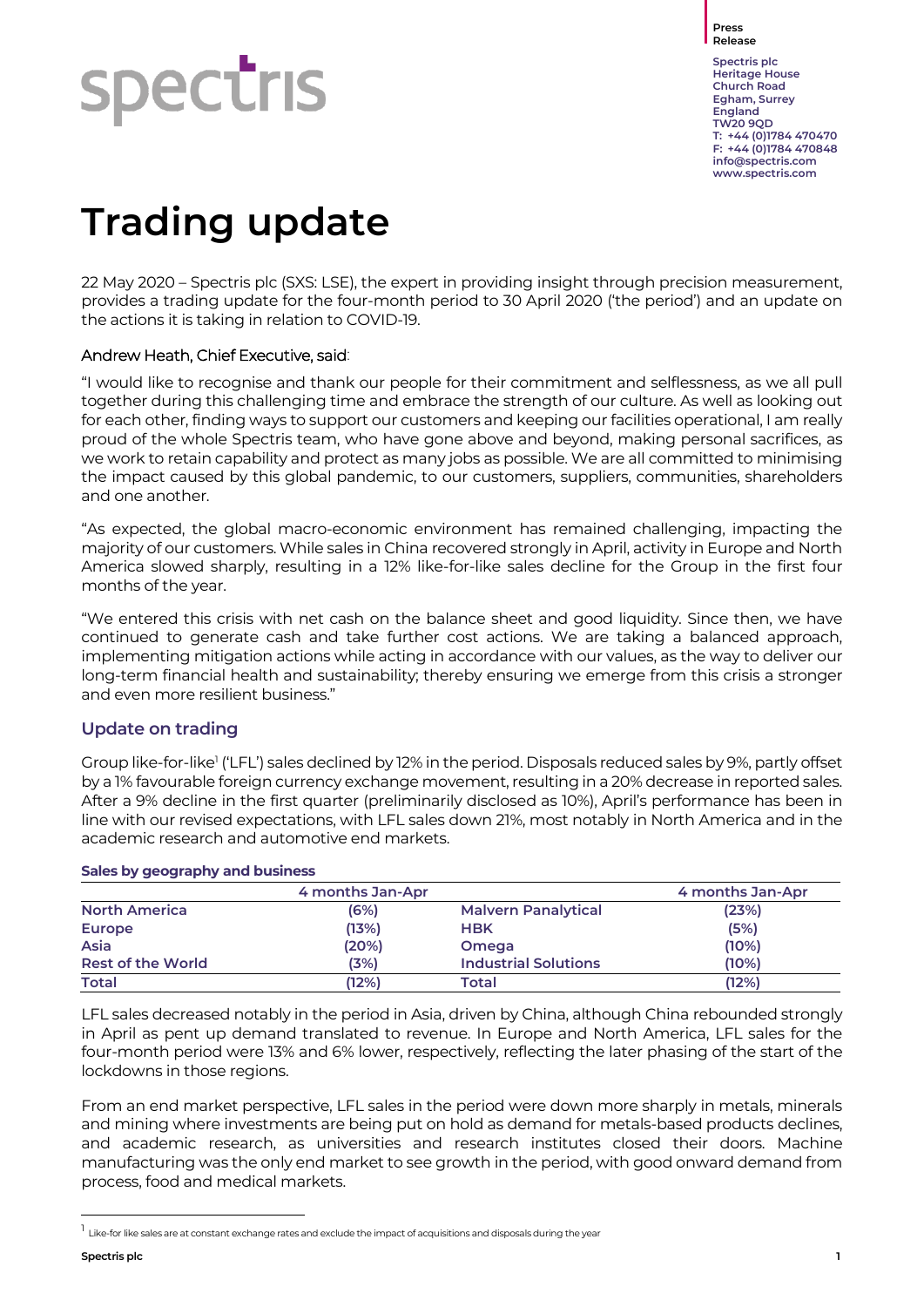Malvern Panalytical posted a 23% decline in LFL sales, against a tough comparator and reflecting its high exposure to Asia. Additionally, many customers have not been able to complete the installation of products impacting the ability to recognise revenue for those goods. There is a further impact related to order delays in certain jurisdictions.

Trading in HBK held up well, posting only a 5% LFL sales decline, supported by strong growth in North America and good growth in machine manufacturing in the period. Given its later cycle exposure and higher presence in Europe and North America, we expect the performance in the remainder of the second quarter to be weaker.

At Omega, LFL sales were 10% lower primarily reflecting a sharp decline in demand in its main market, North America, with a number of customers temporarily closing their operations. Industrial Solutions also posted a 10% LFL sales decline, with those businesses exposed to automotive and upstream oil and gas most affected.

Maintaining a strong balance sheet and conserving cash is a key priority for the Group during this period of uncertainty. The Group continues to be highly cash generative, with a cash conversion of over 150% for the period. At the end of April, we had net cash of £59.9 million (£33.5 million at 31 December 2019), with a cash balance of £244.2 million and gross borrowings of £184.3 million. The Group has £827.5 million of committed banking facilities and has access to a number of uncommitted and bank overdraft facilities.

Due to the market uncertainty, we withdrew our forward financial guidance for 2020 on 6 April.Visibility continues to remain low and we therefore maintain this position. Given the highly cash-generative nature of the Group, we remain in a good position to weather the various market scenarios we have modelled.

# **A balanced approach to managing the business**

With trading impacted, the outlook uncertain and our employees and customers facing a challenging environment, it is more important than ever that we take a balanced, socially responsible approach to managing our business, in line with our culture and values.

Whilst we will continue to ensure we deliver as strong a financial performance as possible in these unprecedented times, we are ensuring we address the primary needs of all of our stakeholders - protecting and supporting our people; working more closely and flexibly with customers and suppliers; whilst also considering how we can support the communities in which we operate, to deliver long-term sustainable value to our shareholders. By taking these steps to build stronger stakeholder relationships, we will be better positioned to respond to the new business environment that emerges post COVID-19 and help further drive the long-term profitable growth of Spectris.

Our business continuity plans have been enacted to protect the core strengths of the business, as well as prepare for the recovery. Additionally, our aim is to retain capabilities and protect jobs as long as possible, prioritising short-term temporary costs savings over structural long-term cost improvement, in support of our financial performance. Compared to the same four-month period last year, our LFL overheads are 9% lower. There is an even greater focus on liquidity and capital management, as well as continuing to deliver good operating cash generation during the year.

#### **Safeguarding our people**

Our priority continues to be the health, safety and well-being of our people. As a Group, we worked quickly to enable working from home arrangements for all roles that can do so. To protect those essential employees still deployed at our sites, we have implemented revised working practices and heightened safety standards including social distancing and split shifts within our facilities, PPE provision and enhanced cleaning and disinfection processes. In addition, wehave enhanced our mental health support and focused on staying connected with our people who are working away from the offices.

As of today, all our manufacturing sites continue to operate at or near full capacity. Disruption to our business activities and to our supply chains has been limited and manageable to date. Home working has also proved to be effective, with employees successfully supporting our operations and customers remotely.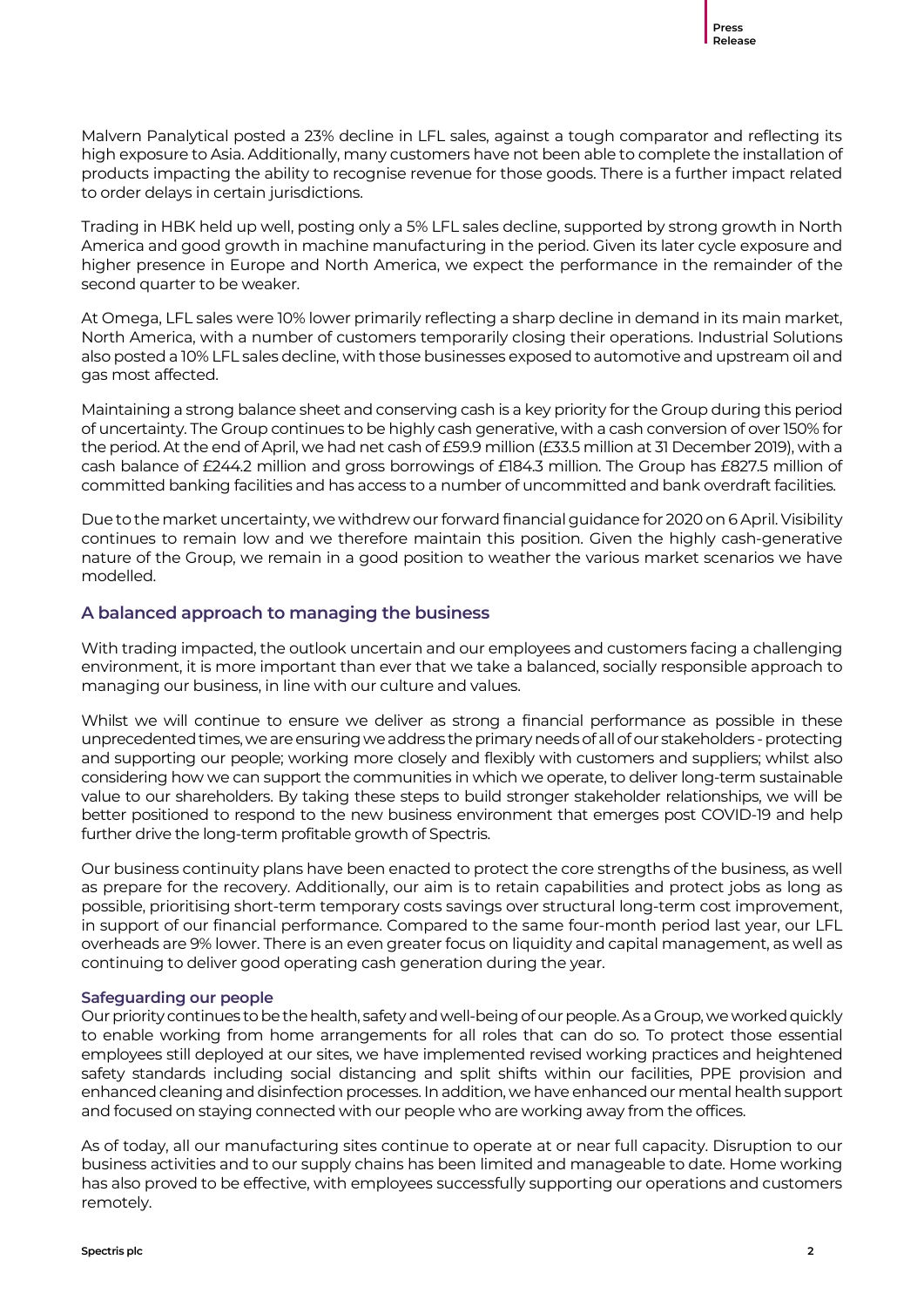#### **Supporting our customers and suppliers**

We are focused on continuing to support our customers by providing them with the products, services and any assistance they need. Our sales and service employees have been innovative in reaching out to and supporting customers, many of whom are working remotely themselves or have tight restrictions in place on accessing their facilities.

To provide support remotely, as well as enhance our customer interaction, we have increased our use of digital engagement, including virtual training and webinars, online demos and product introductions and expanded online marketing campaigns and programmes. We have also accelerated self-installation and remote support tools to keep our customers operational.

We are also working more closely with our suppliers and have pledged to support any small supplier that is suffering hardship as a result of the impact of COVID-19 who requests early payment terms.

#### **Protecting the business and preparing for the recovery**

Given the high level of uncertainty and the low level of visibility regarding trading, we had already taken several actions to mitigate the economic impact on the Group including a headcount freeze; halting inflation-related salary increases; a 25% reduction in Executive salaries and Board fees; and a reduction in discretionary spending and capex.

Since then, to further manage our costs, whilst protecting jobs and mitigating the need for redundancies, we have asked our people to take a temporary reduction in pay, work a shorter week or be furloughed. We have drawn on government wage replacement schemes in certain jurisdictions, where appropriate to do so.

We appreciate that this places a burden on our people and have therefore asked the leadership to shoulder the biggest impact. We very much appreciate the cooperation and support that has been given. We are making every effort to best retain our people's experience and capabilities, to ensure that we emerge in a position of strength from this crisis.

#### **Delivering shareholder value**

We believe the best way to drive long-term sustainable value creation for our shareholders is through prioritising our employees, customers, suppliers and communities at this time. Commensurate with this objective, we are taking action to maintain our robust balance sheet and liquidity position, protect R&D and capex investment wherever possible to support long-term growth and committing to the continuous review of our ability to reinstate the dividend as soon as the time is right.

#### **Executive Committee changes**

Paolo Carmassi, President of Malvern Panalytical, is leaving the company to take up a new external role. We would like to thank Paolo for his hard work and commitment during the past three and half years, not least in leading the successful integration of the Malvern Instruments and Panalytical businesses.

Mark Fleiner, Business Group Director of the Industrial Solutions Division, has been appointed to succeed Paolo as President of Malvern Panalytical, effective 1 May, while we seek a replacement for his prior role.

Rebecca Dunn has been appointed to the new role of Head of Sustainability (ES&G) reporting directly to Andrew Heath. Rebecca has been Deputy Company Secretary at Spectris for the past three years and prior to that held senior roles at BG Group plc and RSA Insurance. This new appointment underlines our commitment to environmental, social and governance matters, recognising their even heightened importance at the current time.

Judith Wettach will join Spectris in June as Group Head of Corporate Development. She was previously Global Head of M&A and Strategy at Coats Group plc and prior to that, led strategy and business development for Rio Tinto Alcan, having been a strategy consultant at McKinsey. Judith brings extensive experience in M&A, strategy development and execution, change leadership and programme management.